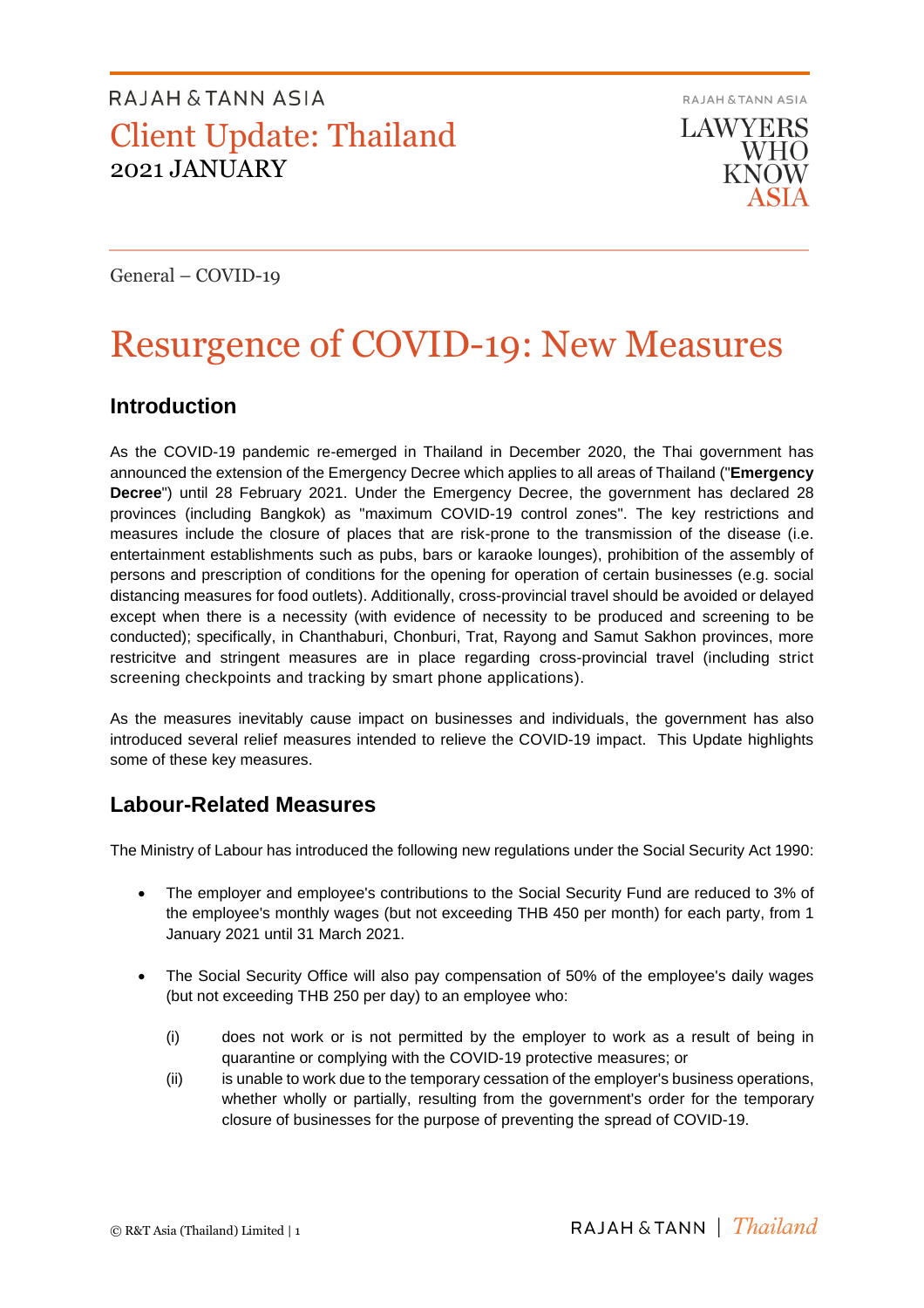

General – COVID-19

Compensation would be made to the affected employee for the whole period of the quarantine, the period of compliance with the protective measures or the period of business closure respectively, but not exceeding 90 days. In addition, payment of compensation will cease upon the employee's resignation or termination of employment or the expiration of the term in the employment contract.

### **Financial Aid to SMEs**

In 2020, the Emergency Decree on the Provision of Financial Assistance for Entrepreneurs Affected by COVID-19 Pandemic 2020 ("**Emergency Decree on Financial Assistance**") was enacted, which provided for several measures to support SME entrepreneurs and alleviate the impact of COVID-19 , including the following (which remain in place in 2021):

- The interest rate on additional loans granted to SME entrepreneurs under the Emergency Decree on Financial Assistance is 2% per annum for the first 2 years and interest would not be collected from the SME entrepreneur (borrower) for the first 6 months from the date that the SME entrepreneur receives the additional credit.
- Financial institutions will be exempt from a registration fee for mortgages of immovable property and condominium units and the registration of business security which result from the granting of loans under the Emergency Decree on Financial Assistance.

More recently, on 22 December 2020, the Bank of Thailand ("**BOT**") has issued a notification to permit financial institutions, which have received loans from the BOT under the Emergency Decree on Financial Assistance, to grant credit not exceeding two additional loans on top of the amount of the existing debt to an SME entrepreneur (provided that the total credit limit granted to the SME entrepreneur must not exceed 20% of the outstanding debts owed to the financial institution on 31 December 2019).

### **Tax Measures**

The Revenue Department ("**RD**") has provided several tax-relief measures, including:

- The rate of withholding tax on the payment of certain taxable income from 1 October 2020 to 31 December 2021 has been reduced from 3% to 2%, provided that the payment of assessable income must be made via the e-Withholding Tax system only.
- From January 2021, the deadlines for the filing of personal income tax, corporate income tax, withholding tax, VAT and specific business tax returns have been extended for 8 days from the relevant due date (provided that the filing of all such tax forms must be submitted via the online system only).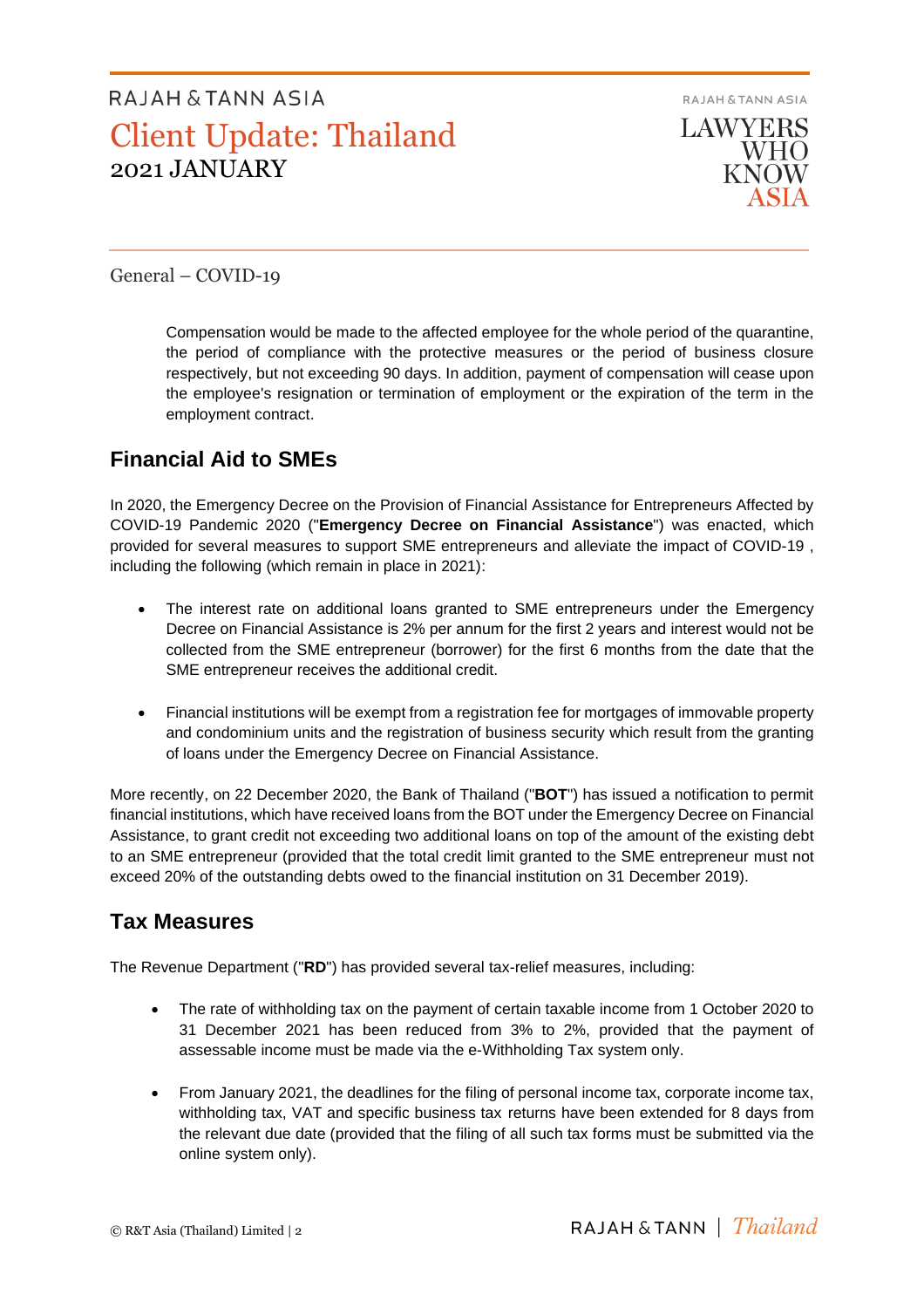**RAJAH & TANN ASIA** 

**LAWYERS** WHO<br>KNOW ASIA

General – COVID-19

As the current COVID-19 situation in Thailand is not yet stable, there are likely to be new or amended restrictions and relief measures in the future. We will keep you updated on these accordingly.

Visit our [COVID-19 Resource Centre](https://www.rajahtannasia.com/resource-centre/covid-19) for views from our lawyers across the region on common issues and legal implications brought about by COVID-19. For specific inquiries, please reach out to your relationship partner or send an email to our [COVID-19 Legal Team.](mailto:covid-19legalteam@rajahtann.com)

\* \* \*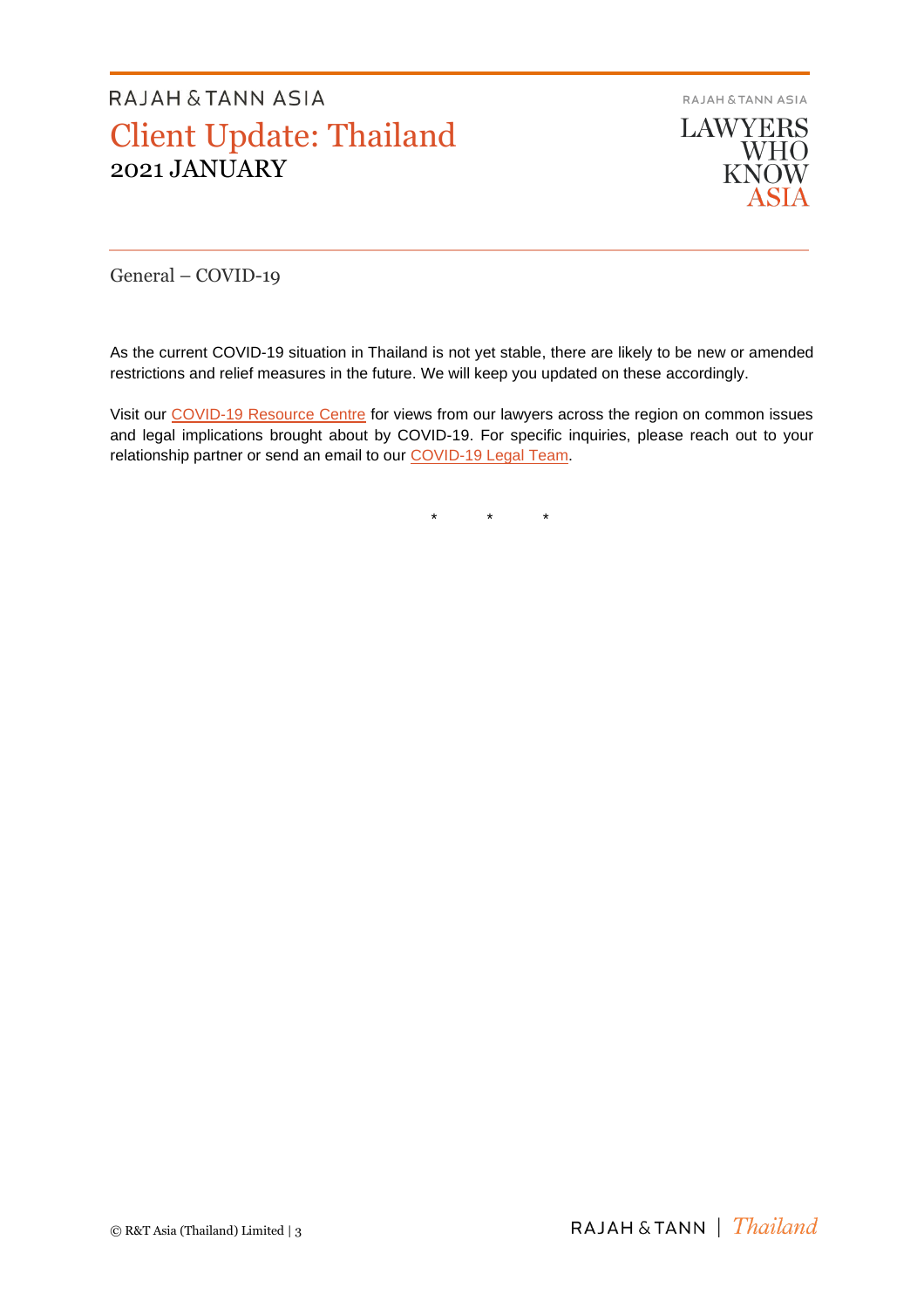RAJAH & TANN ASIA

**LAWYERS** WHO **KNOW** ASIA

# **Contacts**



**Surasak Vajasit** Managing Partner

D (66) 2656 1991 F (66) 2656 0833 surasak.v@rajahtann.com



**Sui Lin Teoh** Partner

D (66) 2656 1991 F (66) 2656 0833 [sui.lin.teoh@rajahtann.com](mailto:sui.lin.teoh@rajahtann.com)



**Melisa Uremovic** Partner

D (66) 2656 1991 F (66) 2656 0833 melisa.u@rajahtann.com



**Pakpoom Suntornvipat** Partner

D (66) 2656 1991 F (66) 2656 0833 pakpoom.s@rajahtann.com



**Krida Phoonwathu** Partner

D (66) 2656 1991 F (66) 2656 0833 [krida.phoonwathu@rajahtann.com](mailto:krida.phoonwathu@rajahtann.com)



**Ittichai Prasongprasit** Partner

D (66) 2656 1991 F (66) 2656 0833 ittichai.prasongprasit@rajahtann.com



**Supawat Srirungruang** Partner

D (66) 2656 1991 F (66) 2656 0833 [supawat.s@rajahtann.com](mailto:supawat.s@rajahtann.com)



**Nattarat Boonyatap** Partner

D (66) 2656 1991 F (66) 2656 0833 nattarat.boonyatap@rajahtann.com



**Saroj Jongsaritwang** Partner

D (66) 2656 1991 F (66) 2656 0833 [saroj.jongsariwang@rajahtann.com](mailto:saroj.jongsariwang@rajahtann.com)



**Piroon Saengpakdee** Partner

D (66) 2656 1991 F (66) 2656 0833 piroon.s@rajahtann.com

RAJAH & TANN | *Thailand*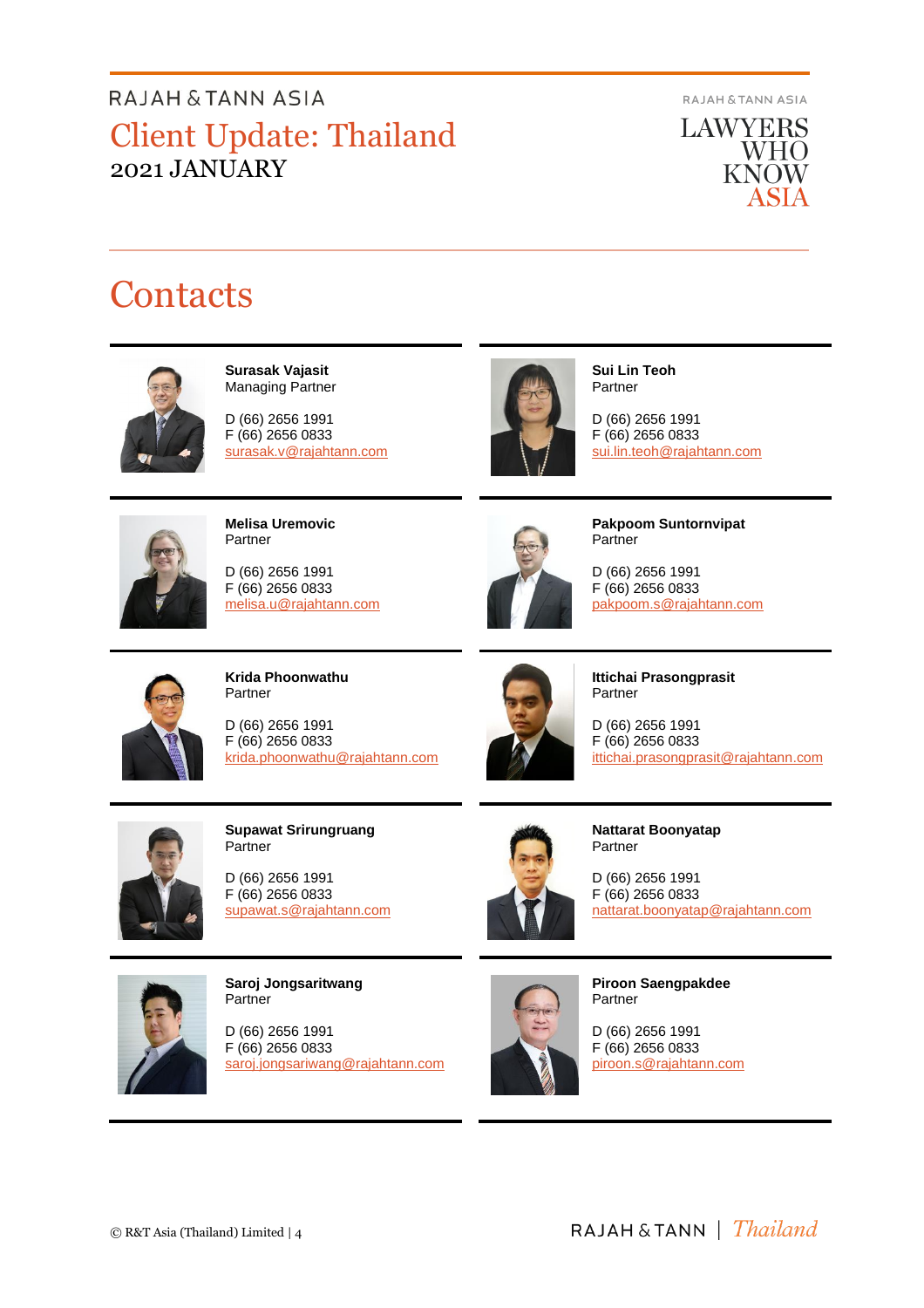**RAJAH & TANN ASIA** 

**LAWYERS** WHO KNOW

# Our Regional Contacts

RAJAH & TANN  $\int$  *Singapore* 

**Rajah & Tann Singapore LLP** T +65 6535 3600 sg.rajahtannasia.com

#### R&T SOK&HENG | *Cambodia*

**R&T Sok & Heng Law Office** T +855 23 963 112 / 113 F +855 23 963 116 kh.rajahtannasia.com

RAJAH & TANN 立杰上海 SHANGHAI REPRESENTATIVE OFFICE | China

**Rajah & Tann Singapore LLP Shanghai Representative Office** T +86 21 6120 8818 F +86 21 6120 8820 cn.rajahtannasia.com

ASSEGAF HAMZAH & PARTNERS | Indonesia **Assegaf Hamzah & Partners**

#### **Jakarta Office**

T +62 21 2555 7800 F +62 21 2555 7899

#### **Surabaya Office**

T +62 31 5116 4550 F +62 31 5116 4560 www.ahp.co.id

#### RAJAH & TANN  $|$  *Lao PDR* **Rajah & Tann (Laos) Co., Ltd.** T +856 21 454 239

F +856 21 285 261 la.rajahtannasia.com

#### CHRISTOPHER & LEE ONG | Malaysia

**Christopher & Lee Ong** T +60 3 2273 1919 F +60 3 2273 8310 www.christopherleeong.com

#### RAJAH & TANN  $\mid$  *Myanmar*

**Rajah & Tann Myanmar Company Limited** T +95 1 9345 343 / +95 1 9345 346 F +95 1 9345 348 mm.rajahtannasia.com

#### **GATMAYTAN YAP PATACSIL**

GUTIERREZ & PROTACIO (C&G LAW) | Philippines **Gatmaytan Yap Patacsil Gutierrez & Protacio (C&G Law)**  T +632 8894 0377 to 79 / +632 8894 4931 to 32 F +632 8552 1977 to 78 www.cagatlaw.com

#### RAJAH & TANN | *Thailand*

**R&T Asia (Thailand) Limited** T +66 2 656 1991 F +66 2 656 0833 th.rajahtannasia.com

#### RAJAH & TANN LCT LAWYERS | *Vietnam* **Rajah & Tann LCT Lawyers**

#### **Ho Chi Minh City Office**

T +84 28 3821 2382 / +84 28 3821 2673 F +84 28 3520 8206

#### **Hanoi Office**

T +84 24 3267 6127 F +84 24 3267 6128 www.rajahtannlct.com

Rajah & Tann Asia is a network of legal practices based in Asia.

Member firms are independently constituted and regulated in accordance with relevant local legal requirements. Services provided by a member firm are governed by the terms of engagement between the member firm and the client.

This update is solely intended to provide general information and does not provide any advice or create any relationship, whether legally binding or otherwise. Rajah & Tann Asia and its member firms do not accept, and fully disclaim, responsibility for any loss or damage which may result from accessing or relying on this update.